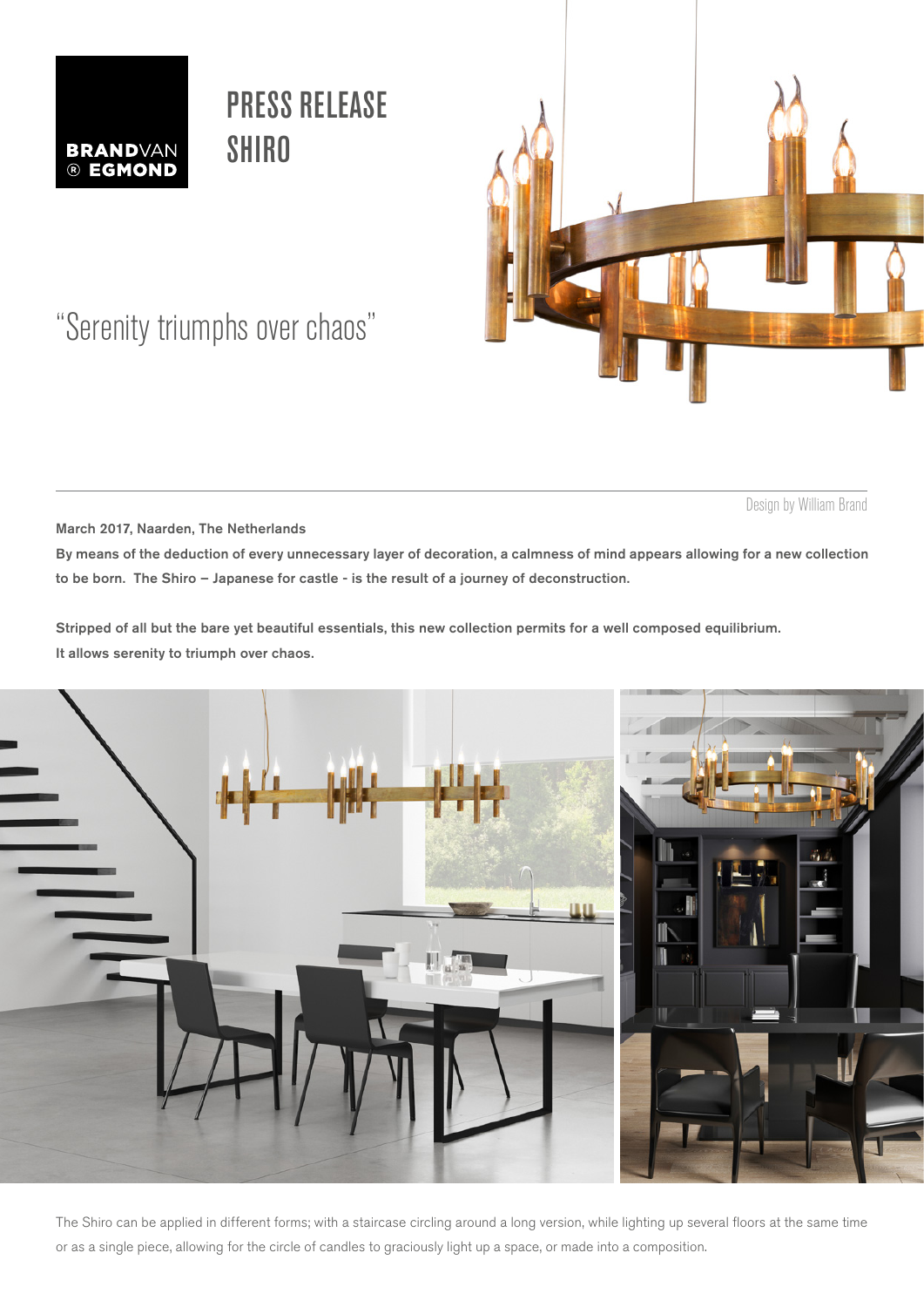

### William Brands comments on his work:

Anyone who has had the pleasure of visiting Japan knows how subtle and perfectionist their culture is; from the immaculate gardens surrounding ancient castles to ritualised tea ceremonies: all are devoid of unnecessary extravagance yet send a clear message that echoes for a long time. With this collection I wanted to pay homage to serenity.

## William Brand designer / owner



William was trained as an artist and an architect. He graduated at the Utrecht School of Arts.

As an award-winning furniture designer he for many years designed buildings and interiors for fashion brands, including the headquarters of BRAND VAN EGMOND. His interior designs are always minimalist, in contrast to his lighting designs which have a powerful sculptural presence. He considers his lighting objects the cherry on the cake.

His way of working is quite specific. Immediately after defining the concept he starts working in the workshop like a sculptor; experimenting and crafting while having the object grow in his hands, often with unexpected results. Therefore the journey is just as exciting and important as the destination.